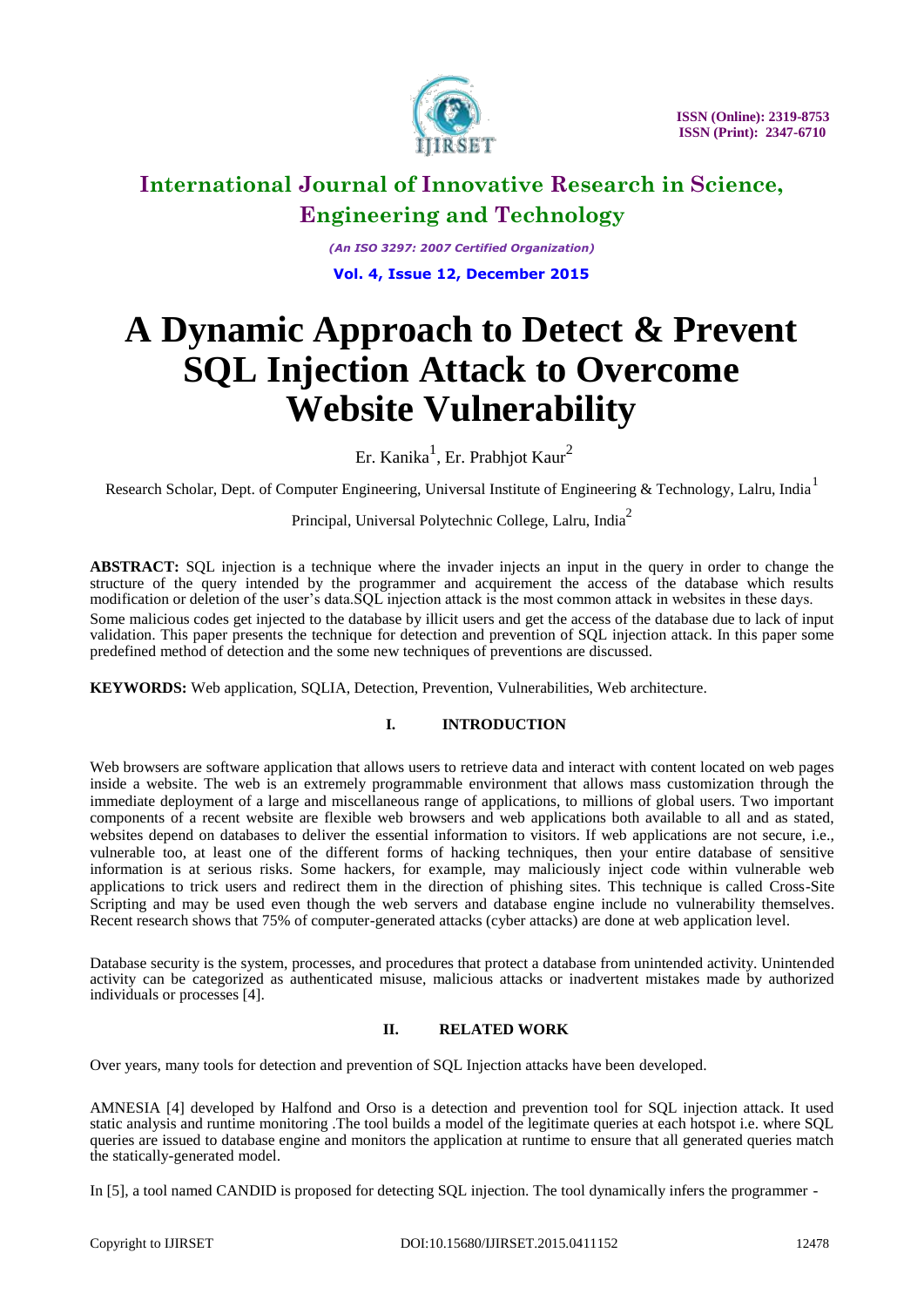

*(An ISO 3297: 2007 Certified Organization)*

#### **Vol. 4, Issue 12, December 2015**

intended query structure on any input, and detects attacks by comparing them against the intended query structure. In [6], SQLRand uses instruction set randomization to detect and abort queries with injected code and every SQL keyword is joined with a random integer to mislead the attacker.

The proposed technique in [7] prevents SQLIA in stored procedures by combining static application code analysis with runtime validation. In the static part, a stored procedure parser is designed and it instruments the necessary statements in order to compare the original SQL statement structure to that including user inputs for every SQL statement which depends on user inputs. The technique abstracts the intended SQL query behaviour in an application in the form of an SQL-graph and this graph is then validated against all the different user inputs at runtime to capture all malicious SQL queries, before they are sent for execution.

An efficient technique is presented in [2] for detecting and preventing SQL Injection attack using pattern matching algorithm. Pattern matching identifies or detects any anomaly packet from a sequential action, as the malicious code includes many anomaly packets or strings.

The technique proposed in [3] uses a new middle-ware-based prevention mechanism:

**SQLIMW:** - The SQLIMW avoids SQL-Injection attack from the programmer to the server. Hash function is used to replace encryption for better security. Furthermore, by combining the hash with XOR, it protects username, password and private key of SQLIMW. The proposal provides better security and efficiency. This kind of middleware is transparent to the programmer is not limited to sign-on authentication mechanism or single sign-on system, it can exist in any layer of Web application system exchanging information with the database. Almost every solution given to detect or prevent SQL Injection attacks is either for application layer or for database layer. But none of them provide security at both application and database layers. Also very little emphasis is laid on preventing SQL Injection attacks in stored procedures.

[7] Although the mechanism of SQLIA is the same for both stored procedure and application layer program, the same detection technique could not be applied to stored procedures, because of limited programmability of stored procedures and the technique's usability and deploy ability. Many existing techniques, such as filtering, information-flow analysis, penetration testing, and defensive coding, can detect and prevent a subset not all of the vulnerabilities that lead to SQLIAs.

[1]Another technique provides a two phase security to the application, so that, if one phase is compromised, the second phase can still prevent the attack. Here an efficient scheme for detecting and preventing SQL Injection attacks has been introduced. This scheme provides security from both the frontend as well as the backend of the application so that, if security is compromised at one end, the second end can still prevent SQL injection attacks.

### **III. PROPOSED WORK**

Here is an efficient and new algorithmic approach is developed for early detection and mechanism for the avoidance of the SQL Injections Attacks. We have implemented the mechanism with the use of Fuzzy Parameters and set of rules. The two rules stated below:-

### **RULE - 1**

If PositiveAttempt  $\Rightarrow$  (0, 0, 1)  $\Rightarrow$  (FALSE, FALSE, TRUE) NegativeAttempt  $\Rightarrow$  (111\*)

 $\Rightarrow$  (FALSE, FALSE, FALSE\*) PositiveAttempt  $\Rightarrow$  (0, 1, 1)  $\Rightarrow$ (FALSE, TRUE, TRUE)

OR

NegativeAttempt  $\Rightarrow$  (1, 1, 0)  $\Rightarrow$  (TRUE, TRUE, FALSE)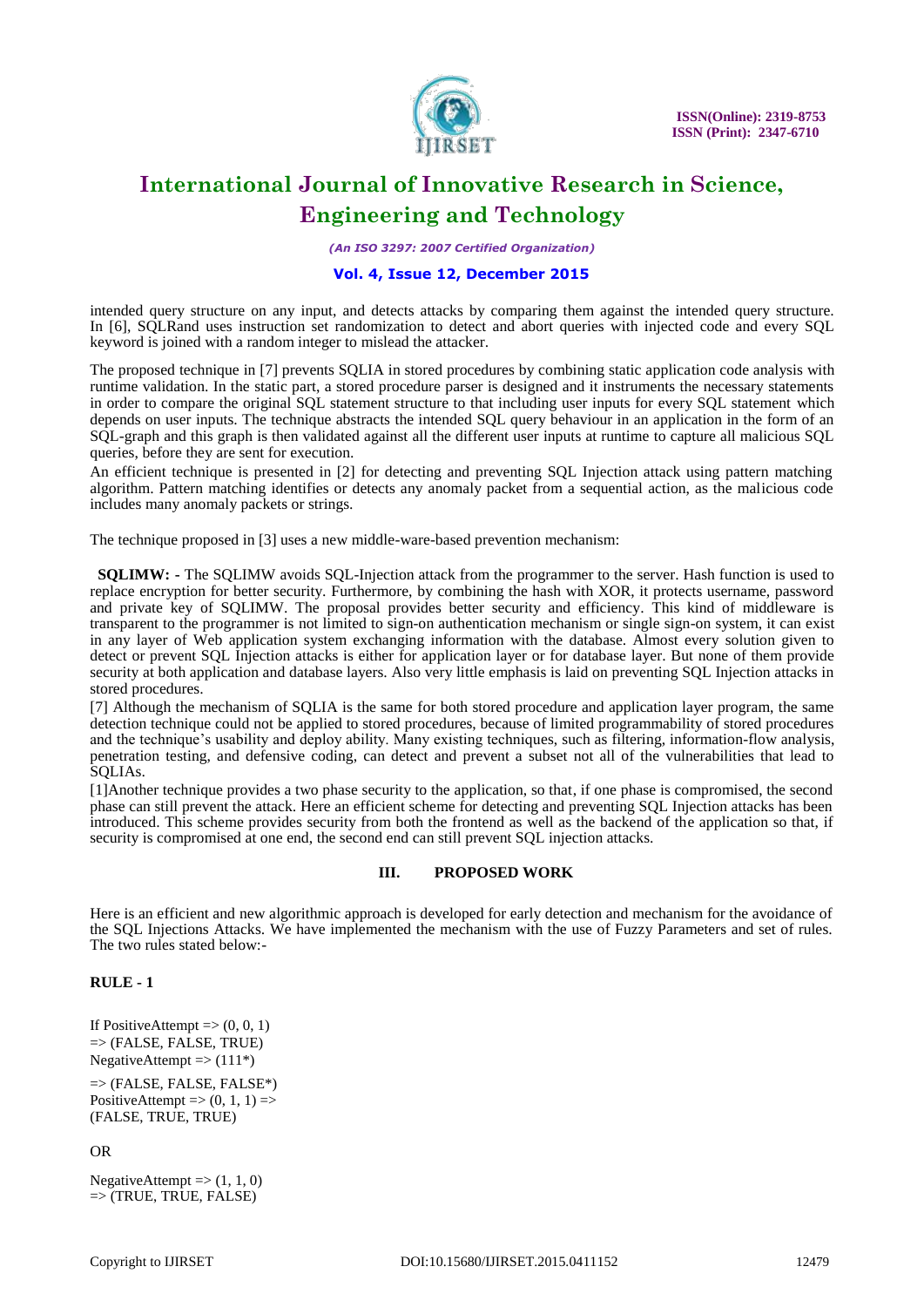

*(An ISO 3297: 2007 Certified Organization)*

**Vol. 4, Issue 12, December 2015**

Exit with Message ("Not Allowed")

### **RULE - 2**

 $(IdentifyUser)$  =>

Navigate and Generate Previous User Attempts  $x \Rightarrow$  (Fetch (AllUserAttempts)) If  $(ANY(x) = "SQL Injection")$ Exit with Message "Blacklist User Profile"

In the above rules we categories the user in two group Authorized and unauthorized. Authorized users are those who are registered and access the database and attempt are tautology i.e. true. Unauthorized users are those who want to access the database and try to destroy them. To check the unauthorization all attempts are false. The users who try three false attempts are blacklisted and can't login again. All the attempts are saved in database. The total execution time also saved in the database. The encryption is used for the password protection so that any user can't able to see the password.

### **IV. ALGORITHM USED:**

The steps of algorithm are as following

- 1. Initialize the URL (Ui)
- 2. Generate the Form Hierarchy FHj -> Ui
- 3. Create and Maintain an Injection Vulnerability Relation IVRt
- 4. Put the Sequence of Vulnerability Values with Fuzzy Parameter in FP $i > IVRt$
- 5. Insert the SI (SQL Injection) in FHj
- 6. Measure Risk / Vulnerability Aspect with each SIS (SQL Injection String)
- 7. Create and maintain the separate and arbitrary Relation of Vulnerability Investigation
- 8. Detailed Analysis of the Attacks:
	- a. Classification of Attacks
		- b. Analysis of Authenticated and Legitimate Traffic
- 9. Detailed Report and Plots Generation

### **The steps explained as following:-**

### **Collection of the Training Data Set of Users and Cheat sheet for Analysis**

- 1. The Training Data Set Consists of the URLs for investigation
- 2. Generation of the patterns and keys
- 3. Deep Analysis on each parameter.
- 4. Applying the proposed model on the Training data set
- 5. Fetch Results
- 6. Data Interpretation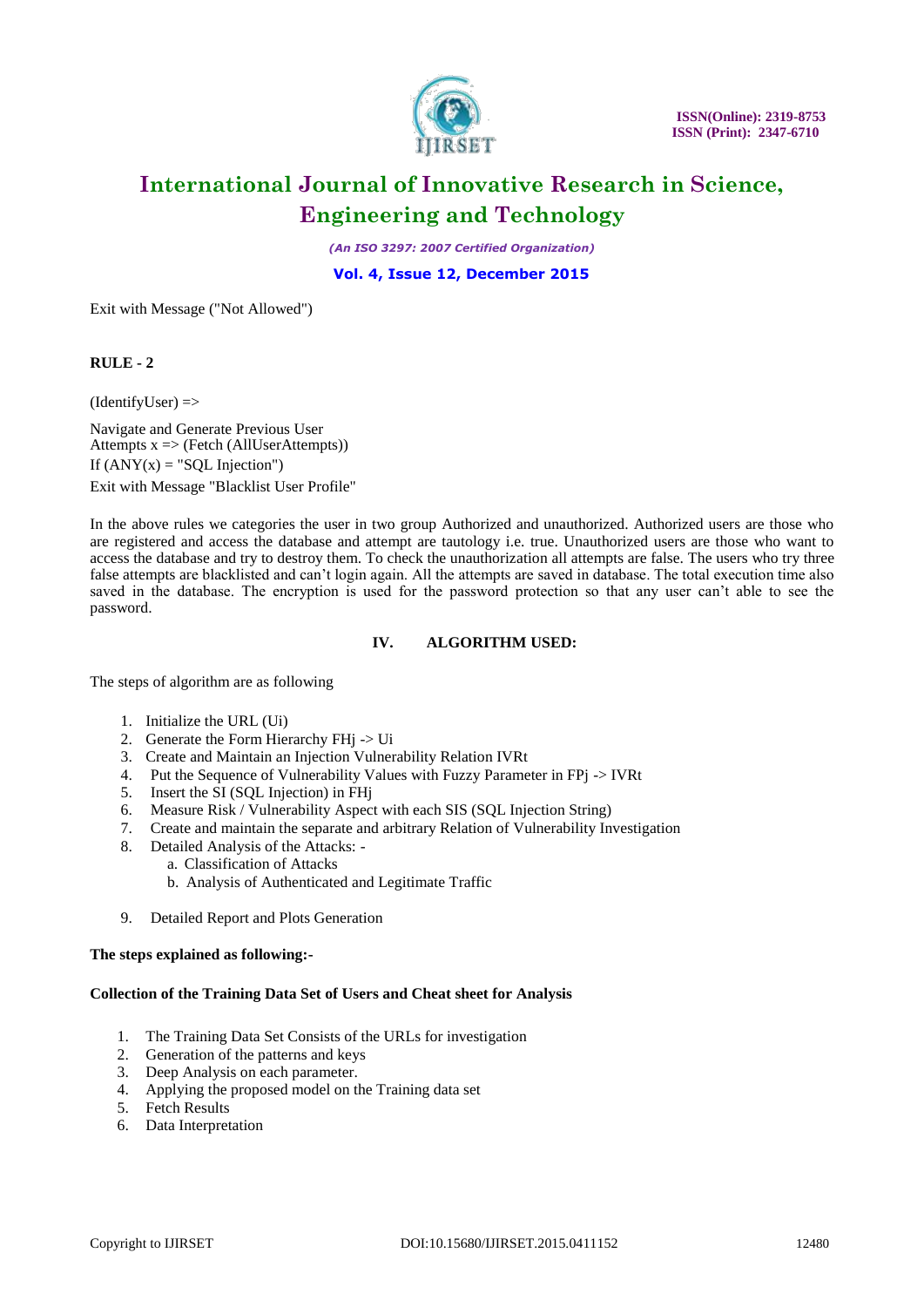

*(An ISO 3297: 2007 Certified Organization)*

#### **Vol. 4, Issue 12, December 2015**

Firstly we collect all the entries of the user attempt stored in our database .User database consist of user name and password field that is linked with the URL of the website .It also consists of cheat sheet for analysis .After that set of keys is generated with respect of user attempt. Encryption is used to generate keys and patterns are generated according to the string match. Our next step is to analyze various parameters i.e. Fuzzy set Parameter and their generated pattern. After that our model applied on the data and results are gathered. Table below shows the database structure.

### **Table 1.1 Database Schemas and Structure**

| <b>SQL</b> Injection String | <b>Penetration Level</b> | Classification                                |
|-----------------------------|--------------------------|-----------------------------------------------|
| admin' --                   | 100                      | <b>Attempt Admin Access</b>                   |
| admin'#                     | 90                       | <b>Attempt Admin Access</b>                   |
| admin'/*                    | 80                       | <b>Attempt Database Exploitation</b>          |
| or $1 = 1 -$                | 90                       | Database Bypass                               |
| or $1 = 1#$                 | 100                      | <b>Access Database Tables</b>                 |
| or $1=1/*$                  | 70                       | Database Access                               |
| $')$ or $'1'=1-$            | 80                       | Database Exploitation                         |
| $')$ or $('1'=1--$          | 50                       | Database Exploitation                         |
| 1' ORDER BY 1--+            | 60                       | Access Database and Tables                    |
| 1' ORDER BY 1--+            | 90                       | DB Exploitation                               |
| 1' ORDER BY 2--+            | 60                       | <b>DB</b> Exploitation                        |
| 1' ORDER BY 3--+            | 40                       | <b>DB</b> Exploitation                        |
| -1' UNION SELECT 1,2,3-     | 80                       | <b>DB</b> Exploitation                        |
| 1' ORDER BY 4--+            | 90                       | <b>DB</b> Exploitation                        |
| 1' GROUP BY username        | 80                       | <b>Authentication Byepass</b>                 |
| 1' or $'1' = '1$            | 50                       | <b>Authentication Byepass</b>                 |
| $1' OR '1' = '1$            | 60                       | <b>Access Username without Authentication</b> |

**The table 1.1** shows the classification of the attack according to SQL Injection string.SQL INJECTION string has the penetration level. It specifies the risk included with SQL injection string.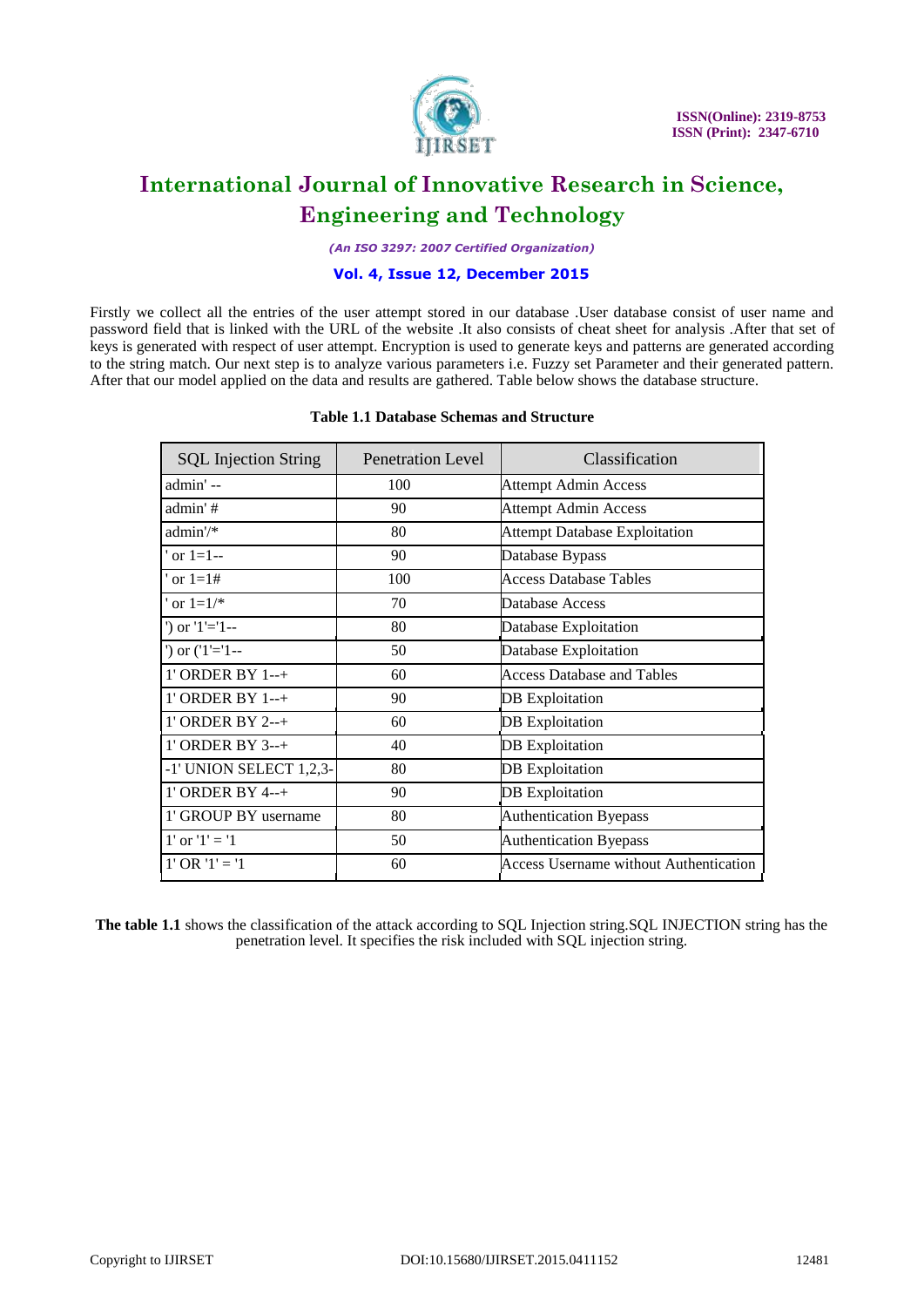

*(An ISO 3297: 2007 Certified Organization)*

**Vol. 4, Issue 12, December 2015**



### **Fig. 1.1 Design Flow of Research Process**

In Fig. 1.1 the first step is to review the related literature, and then in next step we find out the drawbacks&limitations in existing algorithm. To overcome the drawbacks&limitations we design the new algorithm in order to avoid SQL Injection Attack. We implement the fuzzy rules on the Wamp Server. Then next step is to generate the results. In the last step we have to compare the newly design algorithm with the existing algorithm.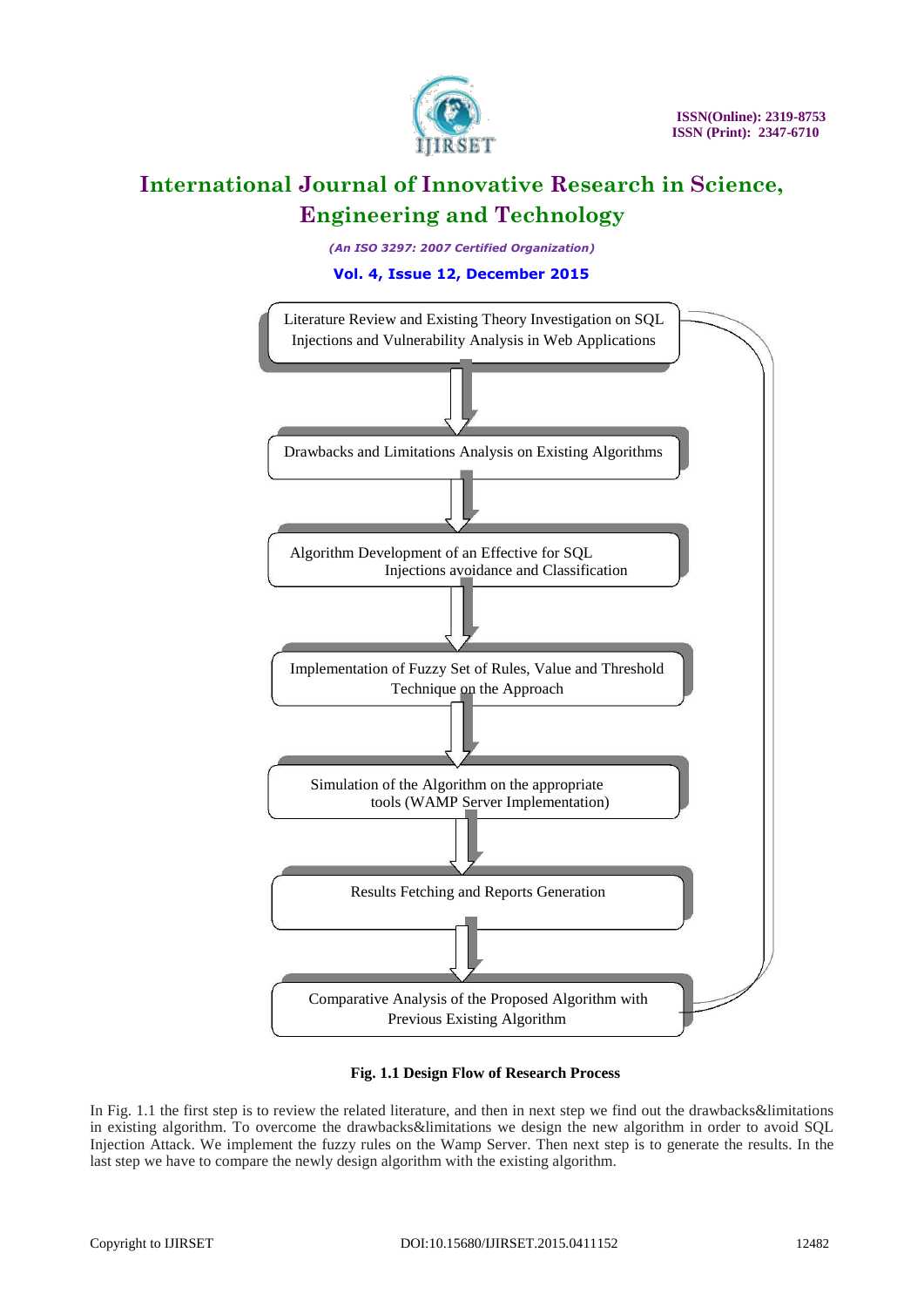

*(An ISO 3297: 2007 Certified Organization)*

**Vol. 4, Issue 12, December 2015**

### **V. RESULT**



The above Fig. shows that which user is authorized one and unauthorized one and also shows that execution time of our approach and classical approach. The **blue line** shows the new approach and **red line** shows the classical approach. New approach is better than classical approach. In our approach we can find the type of attack which user is unauthorized we can implement two level of security at front end and back end which was not in previous approach. We are implementing dynamic approach. In this approach changes can be done at anytime.

### **VI. CONCLUSION AND FUTURE SCOPE**

SQL injection is one of the attack using specialized code injection techniques, used to attack data-driven applications, in which malicious SQL statements are inserted into an entry field for execution (e.g. to dump the database contents to the attacker. In this research work, we have developed and simulated a new algorithmic approach for the avoidance and detection of the current techniques of SQL injection as well as solution methodology. To perform this operation, this work first identified the various types of SQLIAs and Cheat sheet known to date. Many of the techniques has problems handling attacks that take advantage of poorly- coded stored procedures and SQL queries cannot handle attacks.

Future work should focus on evaluating the existing techniques precisely with metaheuristic techniques and effectiveness in practice. Empirical evaluations can be performed which allow comparing the performance of the different techniques when they are subjected to real-world attacks and legitimate inputs. In the future work, the combination of metaheuristics can be implemented.